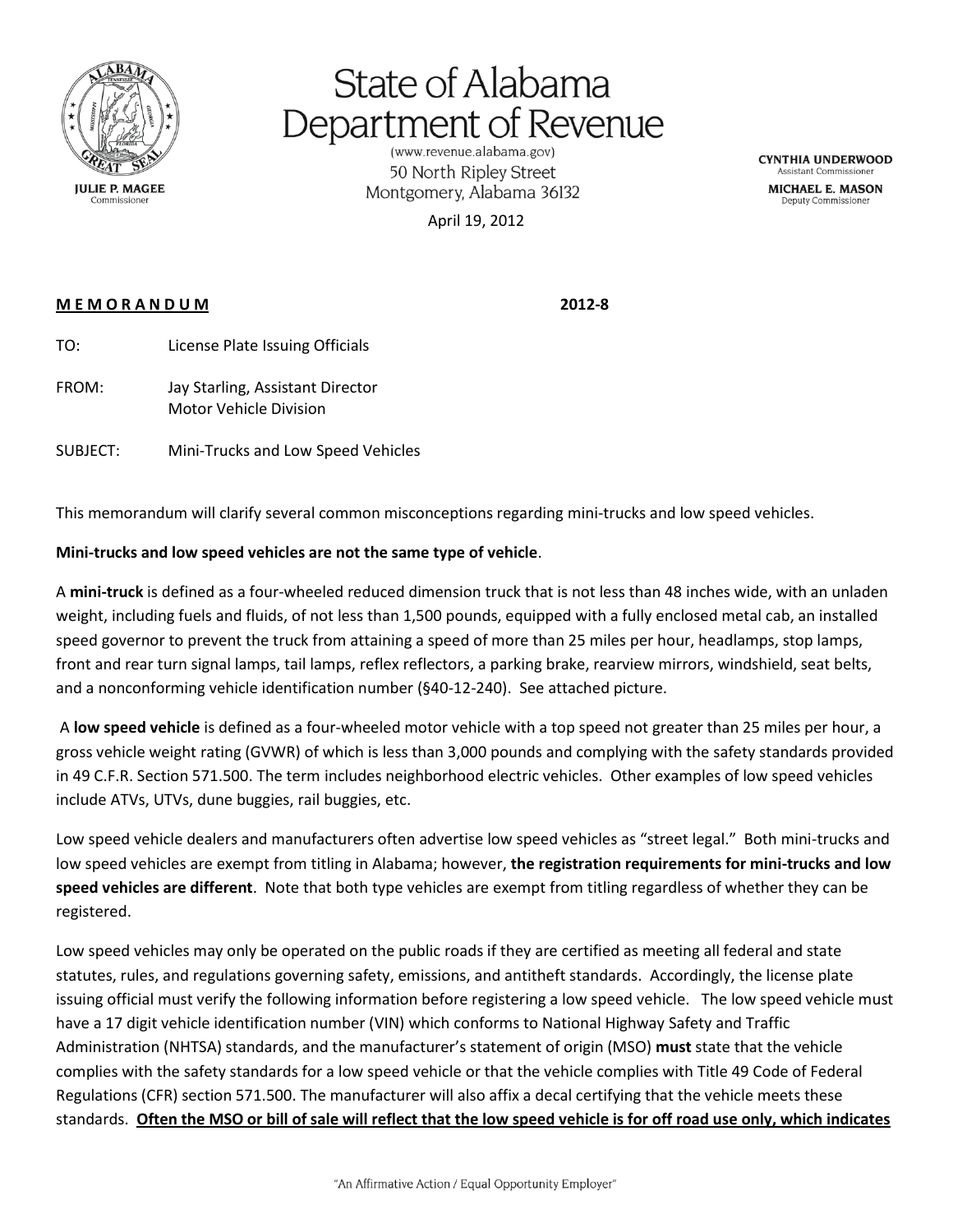**that the low speed vehicle cannot be licensed for use on the roadways**. If the MSO or bill of sale states "off road use only", the vehicle cannot be registered.

**A mini-truck may only be issued a mini-truck license plate** and cannot operate on interstate highways (§32-6-59). Minitruck license plates are ordered through the Plate Reservation and Ordering System (PROS) and will be mailed to the registrant.

**Prior to issuing a license plate or transferring a license plate for use on a motor vehicle that is not required to be titled, the license plate issuing official must physically inspect the vehicle to verify that the VIN on the vehicle is the same as the VIN on the documents required to register the vehicle [§32-8-32(b)].** This inspection will also enable license plate issuing officials to determine whether the vehicle can be registered in Alabama. Operation of vehicles that are not intended for use on the roadways, regardless of whether they are registered, may subject the vehicle operator to citation by law enforcement. Note that county license plate issuing officials may utilize form MVT 5-10 (see attachment) to appoint government officials to inspect vehicles located in Alabama on their behalf.

If you have any questions, please contact the Registration Section at (334) 242-9006 or [tags@revenue.alabama.gov.](mailto:tags@revenue.alabama.gov)